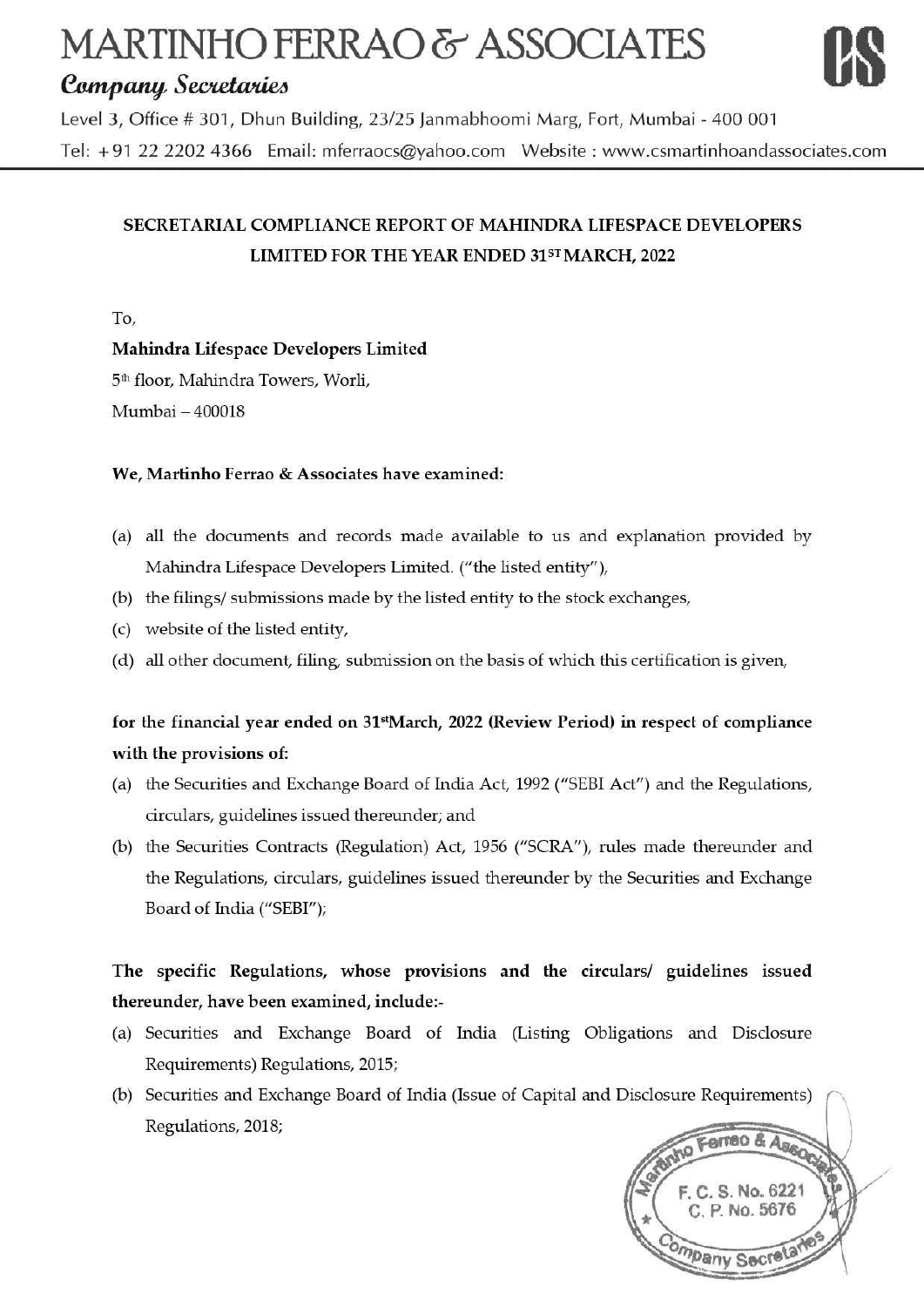- (c) Securities and Exchange Board of India (Substantial Acquisition of Shares and Takeovers) Regulations, 2011;
- (d) Securities and Exchange Board of India (Buyback of Securities) Regulations, 2018; **Not applicable as the Company has not bought back any of its securities during the period under review.**
- (e) Securities and Exchange Board of India (Share Based Employee Benefits) Regulations, 2014 and Securities and Exchange Board of India (Share Based Employee Benefits and Sweat Equity) Regulations, 2021;
- (f) Securities and Exchange Board of India (Issue and Listing of Debt Securities) Regulations, 2008 / Securities and Exchange Board of India (Issue and Listing of Non-Convertible Securities) Regulations, 2021; **Not applicable to the Company during the period under review.**
- (g) Securities and Exchange Board of India (Issue and Listing of Non-Convertible and Redeemable Preference Shares) Regulations,2013; **Not applicable to the Company during the period under review.**
- (h) Securities and Exchange Board of India (Prohibition of Insider Trading) Regulations, 2015;
- (i) All other regulation and circulars / guidelines issued thereunder and as applicable to the Company from time to time

#### **and based on the above examination, We, hereby report that, during the Review Period:**

(a) The listed entity has complied with the provisions of the above Regulations and circulars/ guidelines issued thereunder, except in respect of matters specified below:-

| Sr.No   Compliance<br>(Regulations/<br>guidelines including specific<br>clause) | circulars |     | Requirement   Deviations   Observations/ Remarks of<br>the Practicing Company<br><b>Secretary</b> |
|---------------------------------------------------------------------------------|-----------|-----|---------------------------------------------------------------------------------------------------|
|                                                                                 |           | Nil |                                                                                                   |

- (b) The listed entity has maintained proper records under the provisions of the above Regulations and circulars/ guidelines issued thereunder insofar as it appears from our examination of those records.
- (c) There are no actions taken against the listed entity/ its promoters/ directors/ material subsidiaries either by SEBI or by Stock Exchanges (including under the Standard Operating Procedures issued by SEBI through various circulars) under the aforesaid Acts/Regulations and circulars/ guidelines issued thereunder. Acts/ Regulations and circulars/ guidelines issued thereunder.

C. S. No. 6221 C. P. No. 5676